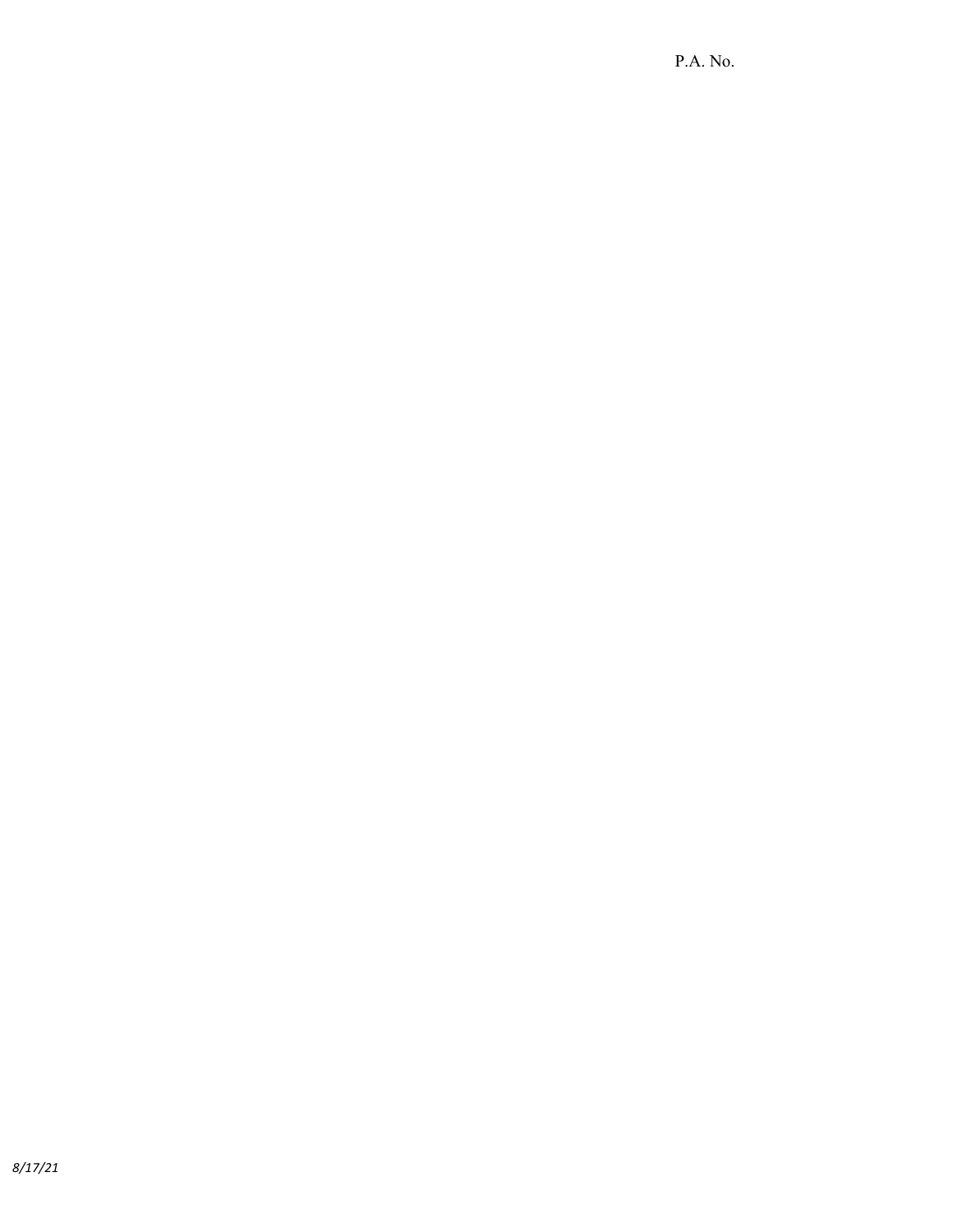### PERMIT APPLICATION FOR JUDICAL DITCH WORK BELTRAMI COUNTY HIGHWAY DEPARTMENT

#### Permit Application Map

 $\text{Permit }$ #:  $\text{For Office Use Only}$ 

County: Twp. (name & #):

Please identify below the general location of proposed work. Use the next page for a detailed description of work in the appropriate Section(s).

| $6\phantom{.}6$  | 5  | $\overline{a}$ | $\overline{\mathbf{3}}$ | $\overline{2}$ | $\mathbf{1}$ |
|------------------|----|----------------|-------------------------|----------------|--------------|
|                  |    |                |                         |                |              |
| $\boldsymbol{7}$ | 8  | $\overline{9}$ | $10\,$                  | 11             | 12           |
|                  |    |                |                         |                |              |
| 18               | 17 | 16             | 15                      | 14             | 13           |
|                  |    |                |                         |                |              |
| 19               | 20 | 21             | 22                      | 23             | 24           |
|                  |    |                |                         |                |              |
| 30               | 29 | 28             | 27                      | 26             | 25           |
|                  |    |                |                         |                |              |
| 31               | 32 | 33             | 34                      | 35             | 36           |
|                  |    |                |                         |                |              |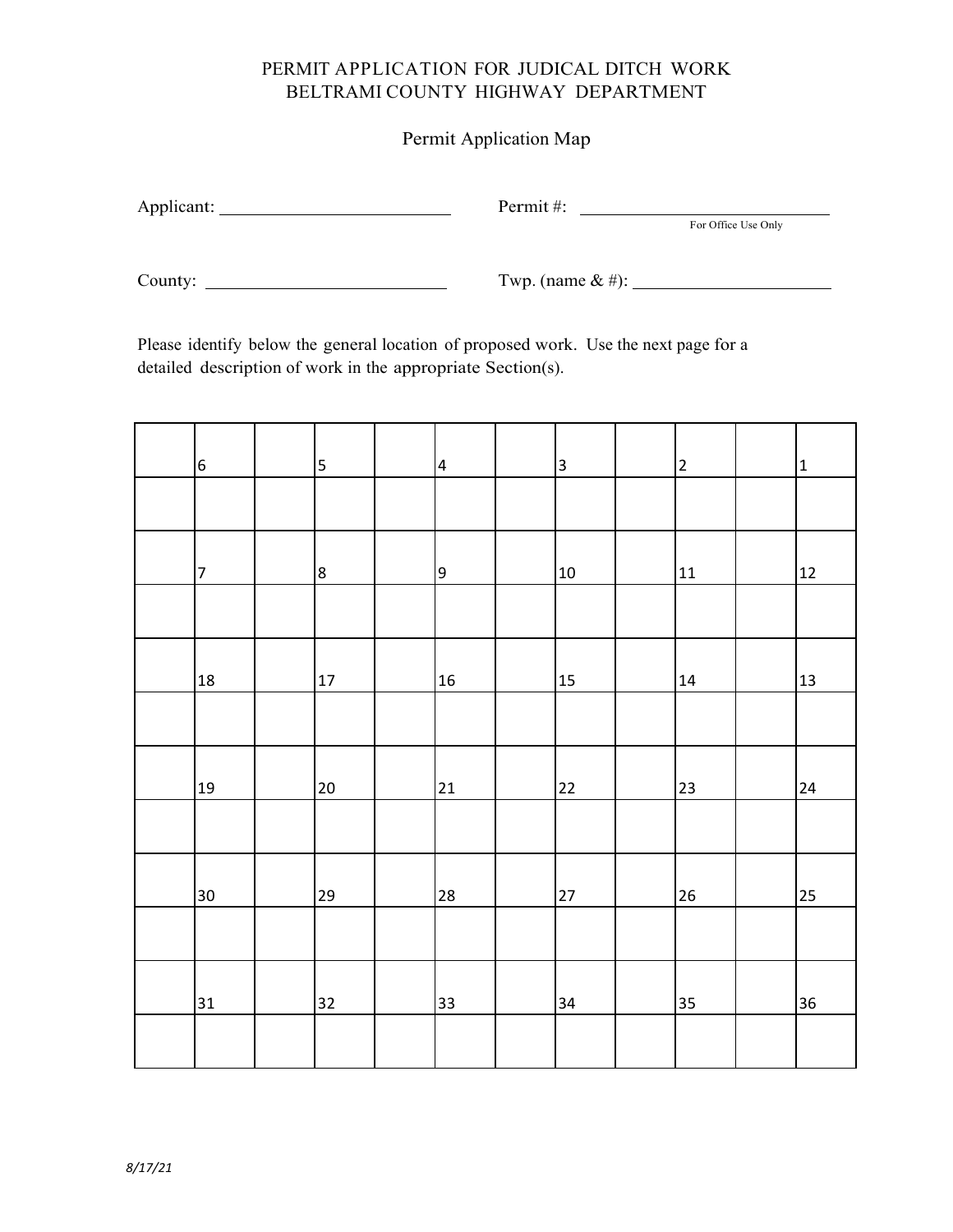Section(s) \_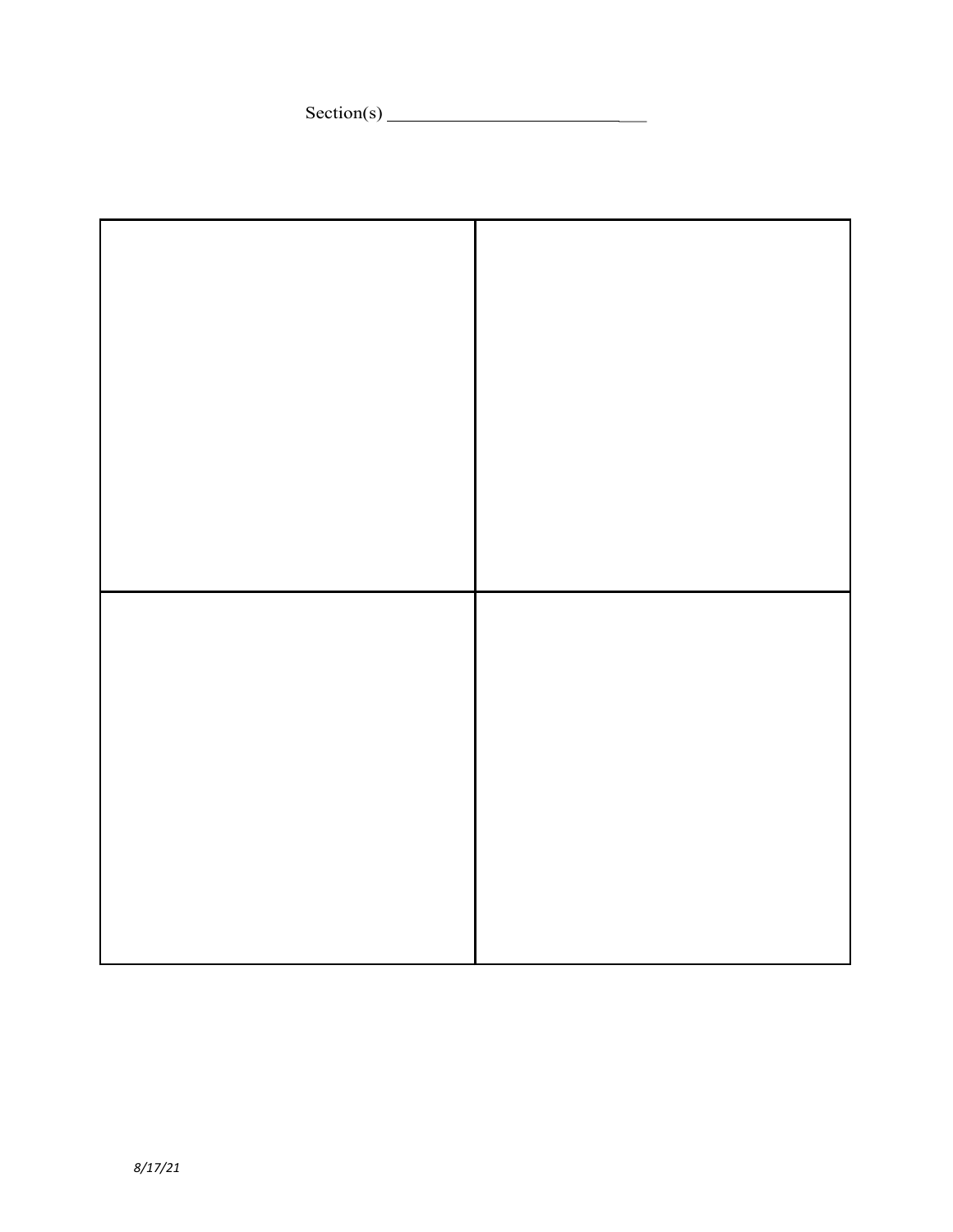## BELTRAMI COUNTY DEPARTMENT OF PUBLIC WORKS 2491 ADAMS AVENUE NORTHWEST BEMIDJI, MINNESOTA (218) 333-8173

REGISTRATION FORM

|                                                                                                                                              | <b>REGISTRATION TYPE</b>                                     |                                                                     |                                                     |                   |
|----------------------------------------------------------------------------------------------------------------------------------------------|--------------------------------------------------------------|---------------------------------------------------------------------|-----------------------------------------------------|-------------------|
| Please check whether you will be the Owner of<br>equipment placed in the ROW or a Contractor<br>wishing to work in the ROW. If other, please | ____Facility Owner<br>____Contractor<br>_____Other (Explain) |                                                                     | Are you a new applicant or<br>updating information? |                   |
| explain in next section.                                                                                                                     |                                                              |                                                                     | Update                                              | <b>New</b>        |
|                                                                                                                                              | REGISTRANT INFORMATION                                       |                                                                     |                                                     |                   |
|                                                                                                                                              | (Company Information)                                        |                                                                     |                                                     |                   |
|                                                                                                                                              |                                                              | If you checked other in Registration Type,<br>please explain below: |                                                     |                   |
|                                                                                                                                              |                                                              |                                                                     |                                                     |                   |
| CITY: STATE: ZIP CODE:                                                                                                                       |                                                              |                                                                     |                                                     |                   |
| PHONE:                                                                                                                                       | FAX NO:                                                      |                                                                     |                                                     |                   |
|                                                                                                                                              | GOPHER ONE CALL INFORMATION (if applicable)                  |                                                                     |                                                     |                   |
| Registration Number: ______________________________ ID Number (If Contractor):                                                               |                                                              |                                                                     |                                                     |                   |
|                                                                                                                                              | <b>LOCAL REPRESENTATIVE</b>                                  |                                                                     |                                                     |                   |
| Local Contact Person that can Speak for the Company that is authorized to accept officiall notices from the                                  |                                                              |                                                                     |                                                     |                   |
| County and act as agent for the Registrant.                                                                                                  |                                                              |                                                                     |                                                     |                   |
|                                                                                                                                              |                                                              | PHONE: (                                                            | $\lambda$                                           |                   |
|                                                                                                                                              |                                                              | FAX NO: (                                                           |                                                     |                   |
|                                                                                                                                              |                                                              | <b>E-MAIL ADDRESS:</b>                                              |                                                     |                   |
| CITY:                                                                                                                                        |                                                              |                                                                     |                                                     |                   |
|                                                                                                                                              | 24 HOUR EMERGENCY CONTACT INFORMATION                        |                                                                     |                                                     |                   |
| <b>NAME</b><br>PHONE NO.                                                                                                                     |                                                              | <b>PAGER</b>                                                        |                                                     | <b>FAX NUMBER</b> |
|                                                                                                                                              |                                                              |                                                                     |                                                     |                   |
|                                                                                                                                              |                                                              |                                                                     |                                                     |                   |
|                                                                                                                                              |                                                              |                                                                     |                                                     |                   |
|                                                                                                                                              | <b>CERTIFICATES AND LICENSES</b>                             |                                                                     |                                                     |                   |
| Please attach copies of certificates as required for registration:                                                                           |                                                              |                                                                     |                                                     |                   |
| 1. Certificate of Insurance, including listing Beltrami County as additional insured<br>when working on county ditch or road right of way    |                                                              |                                                                     |                                                     |                   |
| 2. Certificate of Incorporation (if incorporated)                                                                                            |                                                              |                                                                     |                                                     |                   |
|                                                                                                                                              | <b>FOR OFFICE USE ONLY</b>                                   |                                                                     |                                                     |                   |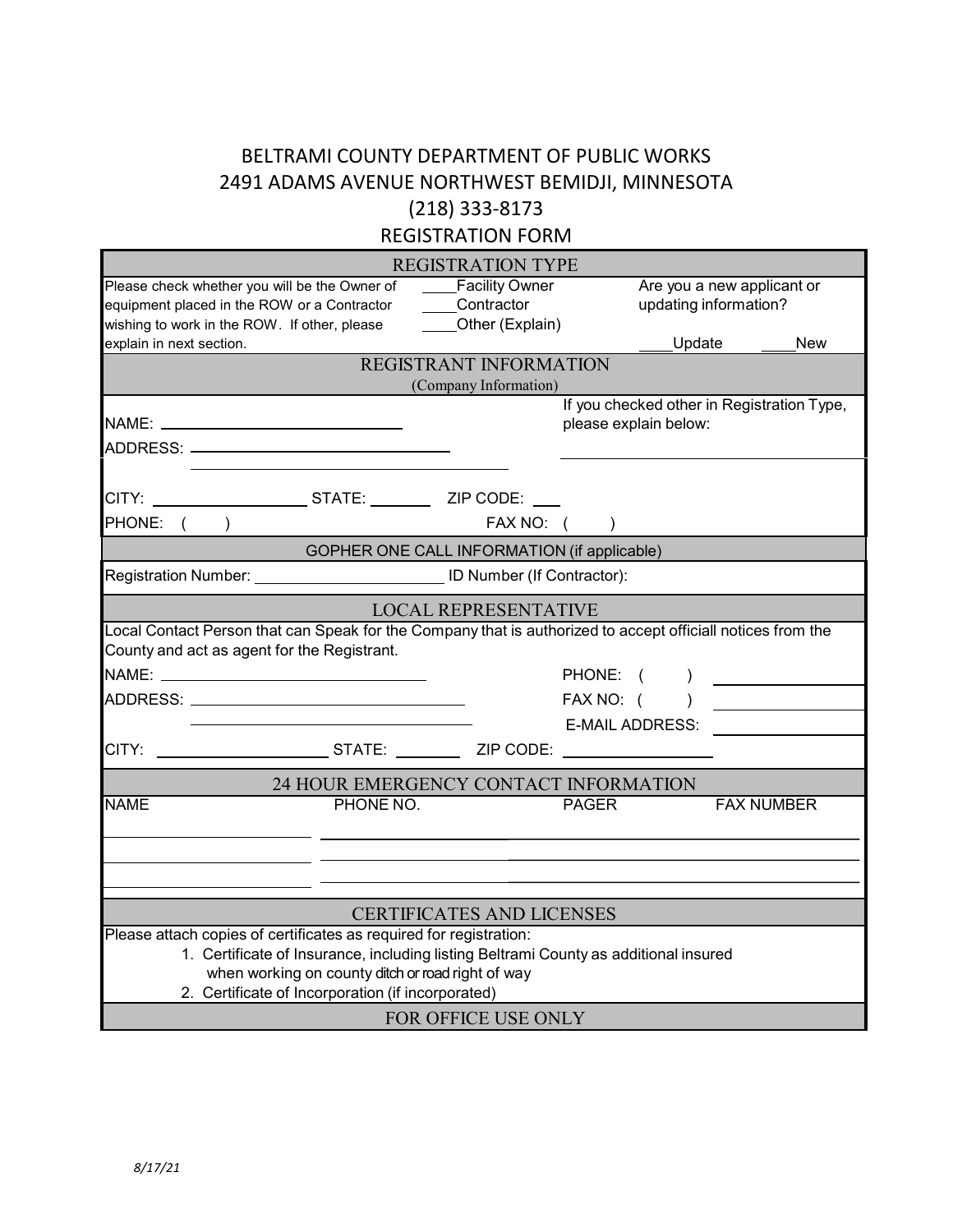| Date Approved: _ | Registered by Whom:                                                         |
|------------------|-----------------------------------------------------------------------------|
|                  | <b>Emergency County Contact:</b>                                            |
| Name:            | Name:                                                                       |
| <b>PHONE:</b>    | PHONE: (<br>$\mathbf{I}$ and $\mathbf{I}$ and $\mathbf{I}$ and $\mathbf{I}$ |

# **Judicial Ditch Work Permit**

| Registration # |  |
|----------------|--|
| Project        |  |
| Ditch          |  |
|                |  |

, where  $\mathcal{L}$  is the set of  $\mathcal{L}$ 

In accordance with the application herein, and subject to the extent the County has the right by law, rule. or regulation subject to the County's rights to said property and in accordance with the general conditions and "special provisions" of the application to which the County and the Applicant hereby agree, a Permit is hereby granted by the County to construct, obstruct, or excavate and thereafter maintain a service and the service and the service and the service and the service and the service and the service and the service and the service and the service and the service and the service and the service and the ser

l

On, across, under, or along the right-of-way of County Ditch No.

from

to

**SPECIAL PROVISIONS:**